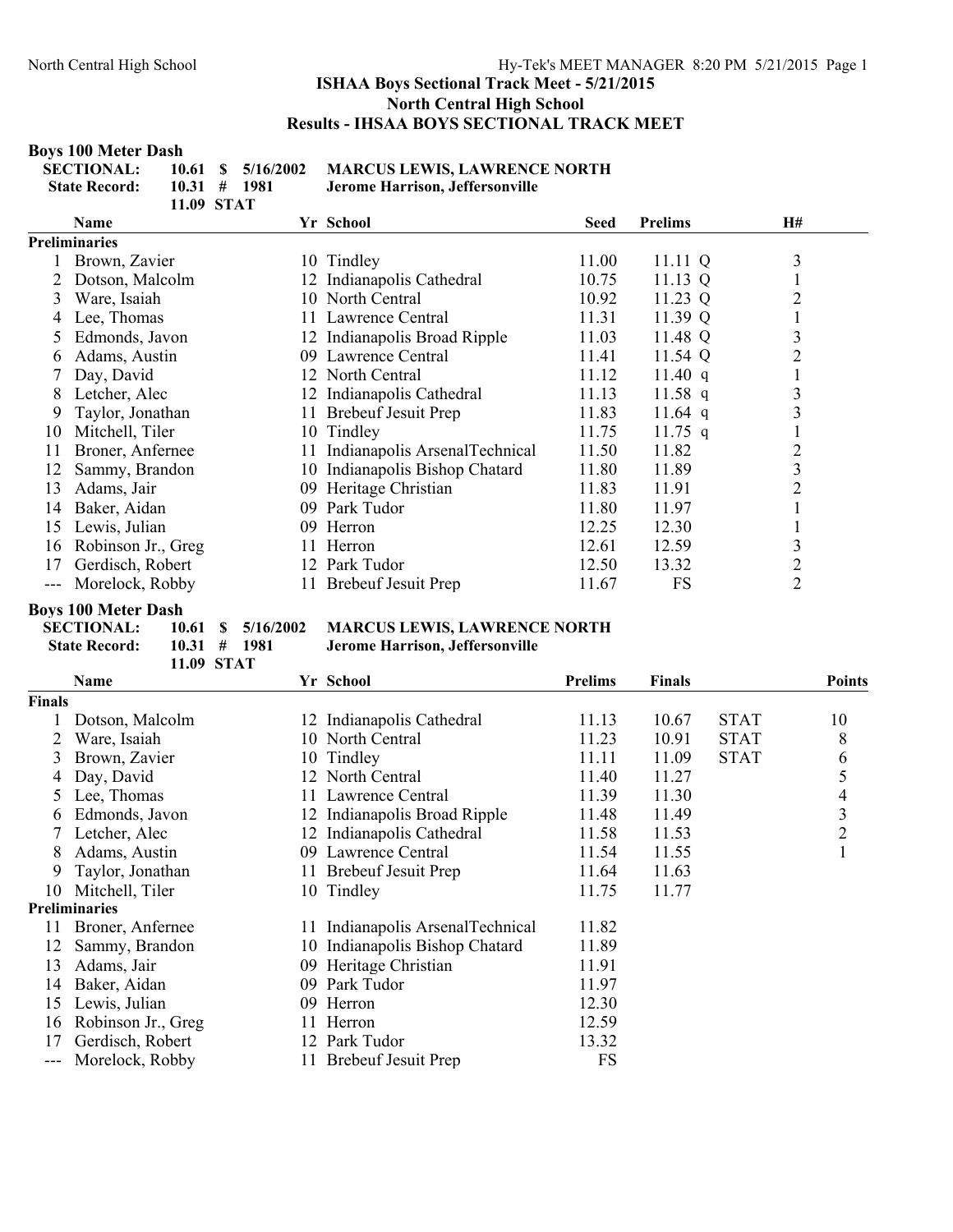#### **Boys 200 Meter Dash**

| <b>SECTIONAL:</b>    |                  | 21.24 \$ 5/1977 | MА    |
|----------------------|------------------|-----------------|-------|
| <b>State Record:</b> | $21.10 \pm 1982$ |                 | Jeff. |
|                      | 22.40 STAT       |                 |       |

**DISON MILLER, INDPLS. TECH State Record: 21.10 # 1982 Jeffery Patrick, Gary Roosevelt**

|    | Name            |     | Yr School                        | <b>Seed</b> | <b>Prelims</b> | <b>H#</b>               |
|----|-----------------|-----|----------------------------------|-------------|----------------|-------------------------|
|    | Preliminaries   |     |                                  |             |                |                         |
|    | Dotson, Malcolm | 12  | Indianapolis Cathedral           | 22.62       | 23.13 Q        |                         |
|    | Stokes, George  | 09  | North Central                    | 23.38       | 23.13 Q        | $\overline{2}$          |
| 3  | Ware, Isaiah    |     | 10 North Central                 | 22.00       | 23.20 Q        | 3                       |
|    | Payne, Darrell  |     | 12 Indianapolis ArsenalTechnical | 22.86       | 23.25 Q        | $\overline{c}$          |
| 5  | Suiter, Ballard | 11  | Lawrence Central                 | 23.11       | 23.29 Q        |                         |
| 6  | Hardeman, Sam   |     | 11 Brebeuf Jesuit Prep           | 23.08       | 23.58 Q        | 3                       |
|    | Hobbs, Rayder   | 11  | Indianapolis Cathedral           | 23.37       | $23.48$ q      | $\overline{c}$          |
| 8  | Marable, Aaron  | 12  | Indianapolis Broad Ripple        | 23.02       | $23.61$ q      |                         |
| 9  | Brown, Zavier   |     | 10 Tindley                       | 23.07       | $23.62$ q      | 3                       |
| 10 | Ball, Dashawn   |     | 10 Lawrence Central              | 23.74       | 24.10 q        | $\overline{c}$          |
| 11 | Edmonds, Javon  |     | 12 Indianapolis Broad Ripple     | 23.43       | 24.21          | 3                       |
| 12 | Sammy, Brandon  | 10  | Indianapolis Bishop Chatard      | 24.00       | 24.31          |                         |
| 13 | Mitchell, Tiler |     | 10 Tindley                       | 24.74       | 24.32          | 2                       |
| 14 | Morelock, Robby | 11  | <b>Brebeuf Jesuit Prep</b>       |             | 24.70          |                         |
| 15 | Kopplin, Jacob  | 11- | Heritage Christian               | 24.40       | 24.85          |                         |
| 16 | Gardner, Quavon | 11  | Indianapolis ArsenalTechnical    | 24.20       | 24.94          | 3                       |
| 17 | Lewis, Julian   | 09  | Herron                           | 25.35       | 24.94          |                         |
| 18 | Barnhard, Phil  |     | 12 Park Tudor                    | 26.30       | 25.77          | 3                       |
| 19 | Moran, Khalid   | 09  | Herron                           | 25.64       | 26.19          | $\overline{c}$          |
| 20 | Rivers, Jaelen  | 12  | Indiana School for the Deaf      | 25.10       | 26.25          | $\overline{\mathbf{3}}$ |
|    |                 |     |                                  |             |                |                         |

#### **Boys 200 Meter Dash**

| <b>SECTIONAL:</b>    |                  |                   | 21.24 \$ 5/1977 |  |
|----------------------|------------------|-------------------|-----------------|--|
| <b>State Record:</b> | $21.10 \pm 1982$ |                   |                 |  |
|                      |                  | <b>22.40 STAT</b> |                 |  |

#### **MADISON MILLER, INDPLS. TECH Jeffery Patrick, Gary Roosevelt**

|               | Name                 |     | Yr School                     | <b>Prelims</b> | Finals | <b>Points</b>  |
|---------------|----------------------|-----|-------------------------------|----------------|--------|----------------|
| <b>Finals</b> |                      |     |                               |                |        |                |
|               | Dotson, Malcolm      | 12  | Indianapolis Cathedral        | 23.13          | 22.77  | 10             |
|               | Payne, Darrell       |     | Indianapolis ArsenalTechnical | 23.25          | 23.00  | 8              |
| 3             | Hardeman, Sam        | 11. | <b>Brebeuf Jesuit Prep</b>    | 23.58          | 23.15  | 6              |
| 4             | Hobbs, Rayder        |     | Indianapolis Cathedral        | 23.48          | 23.22  | 5              |
| 5             | Stokes, George       |     | 09 North Central              | 23.13          | 23.29  | 4              |
| 6             | Ware, Isaiah         |     | 10 North Central              | 23.20          | 23.31  | $\mathfrak{Z}$ |
|               | Marable, Aaron       |     | 12 Indianapolis Broad Ripple  | 23.61          | 24.00  | $\overline{2}$ |
| 8             | Ball, Dashawn        |     | 10 Lawrence Central           | 24.10          | 24.15  |                |
| 9             | Brown, Zavier        |     | 10 Tindley                    | 23.62          | 25.03  |                |
| 10            | Suiter, Ballard      |     | Lawrence Central              | 23.29          | 28.31  |                |
|               | <b>Preliminaries</b> |     |                               |                |        |                |
| 11            | Edmonds, Javon       |     | 12 Indianapolis Broad Ripple  | 24.21          |        |                |
| 12            | Sammy, Brandon       | 10- | Indianapolis Bishop Chatard   | 24.31          |        |                |
| 13            | Mitchell, Tiler      |     | 10 Tindley                    | 24.32          |        |                |
| 14            | Morelock, Robby      | 11  | <b>Brebeuf Jesuit Prep</b>    | 24.70          |        |                |
| 15            | Kopplin, Jacob       | 11- | Heritage Christian            | 24.85          |        |                |
| 16            | Gardner, Quavon      |     | Indianapolis ArsenalTechnical | 24.94          |        |                |
| 17            | Lewis, Julian        | 09  | Herron                        | 24.94          |        |                |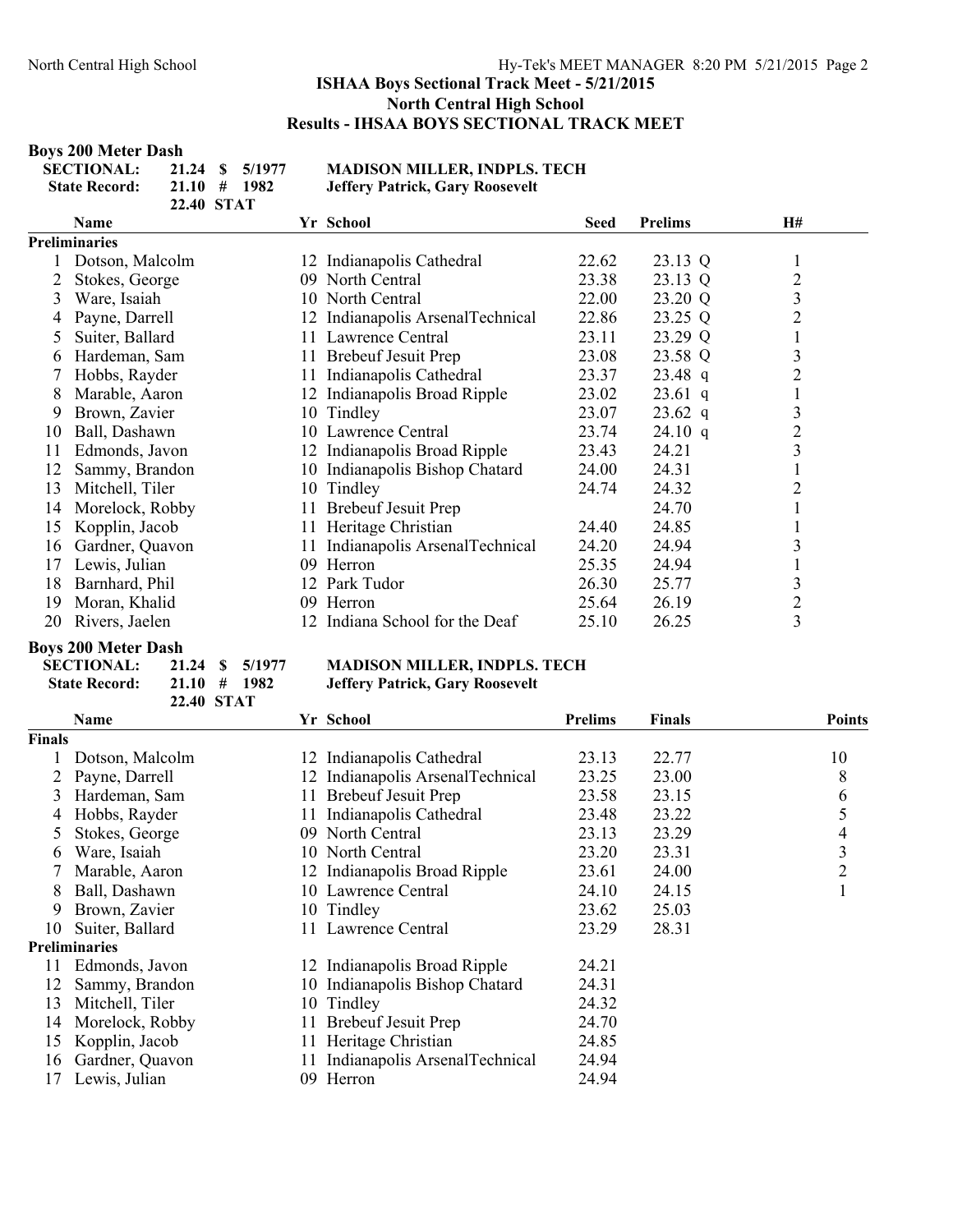| <b>Prelims</b><br>Name<br>Yr School<br><b>Finals</b><br>12 Park Tudor<br>25.77<br>18<br>Barnhard, Phil<br>26.19<br>19<br>Moran, Khalid<br>09 Herron<br>Rivers, Jaelen<br>12 Indiana School for the Deaf<br>26.25<br>20<br><b>Boys 400 Meter Dash</b><br><b>SECTIONAL:</b><br>47.83<br>$\mathbf S$<br>5/1999<br>REGINALD CROSS, INDPLS. ARLINGTON<br>46.99#<br><b>State Record:</b><br>2002<br><b>David Neville, Merriville</b><br>49.42 STAT<br>Yr School<br>Name<br><b>Seed</b><br><b>Finals</b><br>H#<br><b>Finals</b><br>Chavis, John<br>11 Indianapolis Bishop Chatard<br>50.03<br>2<br>50.40<br>1<br>$\overline{c}$<br>$\overline{2}$<br>10 North Central<br>50.03<br>50.14<br>Ware, Isaiah<br>$\overline{c}$<br>Karnes-smith, Cartier<br>50.80<br>50.91<br>3<br>11 Lawrence Central<br>$\overline{c}$<br>Madsen, Andrew<br>11 Heritage Christian<br>51.69<br>51.31<br>4<br>$\overline{2}$<br>Winston, Terry<br>12 Brebeuf Jesuit Prep<br>51.12<br>52.54<br>5<br>$\overline{c}$<br>Pryuer, Jaleel<br>11 North Central<br>52.49<br>52.87<br>6<br>$\overline{c}$<br>Brimmage, Brent<br>10 Park Tudor<br>53.43<br>53.20<br>7<br>$\overline{c}$<br>Marable, Aaron<br>8<br>12 Indianapolis Broad Ripple<br>51.60<br>53.44<br>$\overline{2}$<br>Phillips, Shonari<br>12 Tindley<br>53.08<br>54.01<br>9 | <b>Points</b>                              |
|-------------------------------------------------------------------------------------------------------------------------------------------------------------------------------------------------------------------------------------------------------------------------------------------------------------------------------------------------------------------------------------------------------------------------------------------------------------------------------------------------------------------------------------------------------------------------------------------------------------------------------------------------------------------------------------------------------------------------------------------------------------------------------------------------------------------------------------------------------------------------------------------------------------------------------------------------------------------------------------------------------------------------------------------------------------------------------------------------------------------------------------------------------------------------------------------------------------------------------------------------------------------------------------------------------|--------------------------------------------|
|                                                                                                                                                                                                                                                                                                                                                                                                                                                                                                                                                                                                                                                                                                                                                                                                                                                                                                                                                                                                                                                                                                                                                                                                                                                                                                       |                                            |
|                                                                                                                                                                                                                                                                                                                                                                                                                                                                                                                                                                                                                                                                                                                                                                                                                                                                                                                                                                                                                                                                                                                                                                                                                                                                                                       |                                            |
|                                                                                                                                                                                                                                                                                                                                                                                                                                                                                                                                                                                                                                                                                                                                                                                                                                                                                                                                                                                                                                                                                                                                                                                                                                                                                                       |                                            |
|                                                                                                                                                                                                                                                                                                                                                                                                                                                                                                                                                                                                                                                                                                                                                                                                                                                                                                                                                                                                                                                                                                                                                                                                                                                                                                       |                                            |
|                                                                                                                                                                                                                                                                                                                                                                                                                                                                                                                                                                                                                                                                                                                                                                                                                                                                                                                                                                                                                                                                                                                                                                                                                                                                                                       |                                            |
|                                                                                                                                                                                                                                                                                                                                                                                                                                                                                                                                                                                                                                                                                                                                                                                                                                                                                                                                                                                                                                                                                                                                                                                                                                                                                                       |                                            |
|                                                                                                                                                                                                                                                                                                                                                                                                                                                                                                                                                                                                                                                                                                                                                                                                                                                                                                                                                                                                                                                                                                                                                                                                                                                                                                       |                                            |
|                                                                                                                                                                                                                                                                                                                                                                                                                                                                                                                                                                                                                                                                                                                                                                                                                                                                                                                                                                                                                                                                                                                                                                                                                                                                                                       |                                            |
|                                                                                                                                                                                                                                                                                                                                                                                                                                                                                                                                                                                                                                                                                                                                                                                                                                                                                                                                                                                                                                                                                                                                                                                                                                                                                                       | <b>Points</b>                              |
|                                                                                                                                                                                                                                                                                                                                                                                                                                                                                                                                                                                                                                                                                                                                                                                                                                                                                                                                                                                                                                                                                                                                                                                                                                                                                                       |                                            |
|                                                                                                                                                                                                                                                                                                                                                                                                                                                                                                                                                                                                                                                                                                                                                                                                                                                                                                                                                                                                                                                                                                                                                                                                                                                                                                       | 10                                         |
|                                                                                                                                                                                                                                                                                                                                                                                                                                                                                                                                                                                                                                                                                                                                                                                                                                                                                                                                                                                                                                                                                                                                                                                                                                                                                                       | 8                                          |
|                                                                                                                                                                                                                                                                                                                                                                                                                                                                                                                                                                                                                                                                                                                                                                                                                                                                                                                                                                                                                                                                                                                                                                                                                                                                                                       | 6                                          |
|                                                                                                                                                                                                                                                                                                                                                                                                                                                                                                                                                                                                                                                                                                                                                                                                                                                                                                                                                                                                                                                                                                                                                                                                                                                                                                       | 5                                          |
|                                                                                                                                                                                                                                                                                                                                                                                                                                                                                                                                                                                                                                                                                                                                                                                                                                                                                                                                                                                                                                                                                                                                                                                                                                                                                                       | $\overline{4}$                             |
|                                                                                                                                                                                                                                                                                                                                                                                                                                                                                                                                                                                                                                                                                                                                                                                                                                                                                                                                                                                                                                                                                                                                                                                                                                                                                                       | $\mathfrak{Z}$                             |
|                                                                                                                                                                                                                                                                                                                                                                                                                                                                                                                                                                                                                                                                                                                                                                                                                                                                                                                                                                                                                                                                                                                                                                                                                                                                                                       | $\overline{2}$                             |
|                                                                                                                                                                                                                                                                                                                                                                                                                                                                                                                                                                                                                                                                                                                                                                                                                                                                                                                                                                                                                                                                                                                                                                                                                                                                                                       | $\mathbf{1}$                               |
|                                                                                                                                                                                                                                                                                                                                                                                                                                                                                                                                                                                                                                                                                                                                                                                                                                                                                                                                                                                                                                                                                                                                                                                                                                                                                                       |                                            |
| $\overline{c}$<br>Wiseman, Malcolm<br>10 Indianapolis Cathedral<br>51.42<br>54.19<br>10                                                                                                                                                                                                                                                                                                                                                                                                                                                                                                                                                                                                                                                                                                                                                                                                                                                                                                                                                                                                                                                                                                                                                                                                               |                                            |
| $\mathbf{1}$<br>11<br>Jones, Dominique<br>10 Lawrence Central<br>54.46<br>54.91                                                                                                                                                                                                                                                                                                                                                                                                                                                                                                                                                                                                                                                                                                                                                                                                                                                                                                                                                                                                                                                                                                                                                                                                                       |                                            |
| 12<br>58.54<br>$\mathbf{1}$<br>Baker, Aidan<br>09 Park Tudor<br>55.37                                                                                                                                                                                                                                                                                                                                                                                                                                                                                                                                                                                                                                                                                                                                                                                                                                                                                                                                                                                                                                                                                                                                                                                                                                 |                                            |
| 53.83<br>$\mathbf{1}$<br>13<br>Powell, Coulter<br>11 Indianapolis ArsenalTechnical<br>55.42                                                                                                                                                                                                                                                                                                                                                                                                                                                                                                                                                                                                                                                                                                                                                                                                                                                                                                                                                                                                                                                                                                                                                                                                           |                                            |
| $\mathbf{1}$<br>Adams, Harrison<br>12 Indianapolis Cathedral<br>54.61<br>55.52<br>14                                                                                                                                                                                                                                                                                                                                                                                                                                                                                                                                                                                                                                                                                                                                                                                                                                                                                                                                                                                                                                                                                                                                                                                                                  |                                            |
| $\mathbf{1}$<br>Revell, Aahron<br>56.02<br>09 Tindley<br>57.17<br>15                                                                                                                                                                                                                                                                                                                                                                                                                                                                                                                                                                                                                                                                                                                                                                                                                                                                                                                                                                                                                                                                                                                                                                                                                                  |                                            |
| 10 Indiana School for the Deaf<br>1<br>Oliver, Todd<br>57.44<br>1:00.01<br>16                                                                                                                                                                                                                                                                                                                                                                                                                                                                                                                                                                                                                                                                                                                                                                                                                                                                                                                                                                                                                                                                                                                                                                                                                         |                                            |
| $\mathbf{1}$<br>Calhoun, Garcia<br>10 Herron<br>57.95<br>1:00.75<br>17                                                                                                                                                                                                                                                                                                                                                                                                                                                                                                                                                                                                                                                                                                                                                                                                                                                                                                                                                                                                                                                                                                                                                                                                                                |                                            |
| 12 Indiana School for the Deaf<br>58.88<br>$\mathbf{1}$<br>18<br>Rivers, Jaelen<br>1:02.58                                                                                                                                                                                                                                                                                                                                                                                                                                                                                                                                                                                                                                                                                                                                                                                                                                                                                                                                                                                                                                                                                                                                                                                                            |                                            |
| Baumgarten, Emmett<br>$\mathbf{1}$<br>12 Herron<br>1:01.20<br>1:03.50<br>19                                                                                                                                                                                                                                                                                                                                                                                                                                                                                                                                                                                                                                                                                                                                                                                                                                                                                                                                                                                                                                                                                                                                                                                                                           |                                            |
| $\mathbf{1}$<br>20<br>Forbes, Alijah<br>10 Irvington Prep. Academy<br>1:12.10<br>1:14.42                                                                                                                                                                                                                                                                                                                                                                                                                                                                                                                                                                                                                                                                                                                                                                                                                                                                                                                                                                                                                                                                                                                                                                                                              |                                            |
| <b>Boys 800 Meter Run</b>                                                                                                                                                                                                                                                                                                                                                                                                                                                                                                                                                                                                                                                                                                                                                                                                                                                                                                                                                                                                                                                                                                                                                                                                                                                                             |                                            |
| <b>SECTIONAL:</b><br><b>MATT DORSEY, Lawrence Central</b><br>1:52.69<br>\$<br>5/2013                                                                                                                                                                                                                                                                                                                                                                                                                                                                                                                                                                                                                                                                                                                                                                                                                                                                                                                                                                                                                                                                                                                                                                                                                  |                                            |
| <b>State Record:</b><br>1:49.25<br>#<br>2011<br><b>Austin Mudd, Evansville Memorial</b>                                                                                                                                                                                                                                                                                                                                                                                                                                                                                                                                                                                                                                                                                                                                                                                                                                                                                                                                                                                                                                                                                                                                                                                                               |                                            |
| 1:55.36 STAT                                                                                                                                                                                                                                                                                                                                                                                                                                                                                                                                                                                                                                                                                                                                                                                                                                                                                                                                                                                                                                                                                                                                                                                                                                                                                          |                                            |
| Yr School<br><b>Finals</b><br>H#<br>Name<br><b>Seed</b>                                                                                                                                                                                                                                                                                                                                                                                                                                                                                                                                                                                                                                                                                                                                                                                                                                                                                                                                                                                                                                                                                                                                                                                                                                               | <b>Points</b>                              |
| Finals                                                                                                                                                                                                                                                                                                                                                                                                                                                                                                                                                                                                                                                                                                                                                                                                                                                                                                                                                                                                                                                                                                                                                                                                                                                                                                |                                            |
| $\overline{\mathbf{c}}$<br>12 North Central<br>1:57.00<br>1:58.09<br>Rice, Solomon<br>1                                                                                                                                                                                                                                                                                                                                                                                                                                                                                                                                                                                                                                                                                                                                                                                                                                                                                                                                                                                                                                                                                                                                                                                                               | 10                                         |
| $\overline{c}$<br>2<br>Lee, Evan<br>11 Park Tudor<br>1:57.59<br>1:58.40                                                                                                                                                                                                                                                                                                                                                                                                                                                                                                                                                                                                                                                                                                                                                                                                                                                                                                                                                                                                                                                                                                                                                                                                                               | 8                                          |
| 1:58.84<br>Lisby, Garrett<br>12 Heritage Christian<br>1:58.83<br>3                                                                                                                                                                                                                                                                                                                                                                                                                                                                                                                                                                                                                                                                                                                                                                                                                                                                                                                                                                                                                                                                                                                                                                                                                                    | 6                                          |
| $\frac{2}{2}$<br>Koczenasz, Jordan<br>12 North Central<br>1:58.50<br>1:59.32<br>4                                                                                                                                                                                                                                                                                                                                                                                                                                                                                                                                                                                                                                                                                                                                                                                                                                                                                                                                                                                                                                                                                                                                                                                                                     | 5                                          |
| $\overline{c}$<br>1:59.20<br>Engle, Patrick<br>12 Indianapolis Cathedral<br>2:02.83<br>5                                                                                                                                                                                                                                                                                                                                                                                                                                                                                                                                                                                                                                                                                                                                                                                                                                                                                                                                                                                                                                                                                                                                                                                                              | $\overline{4}$                             |
| Williamson, Evan<br>11 Brebeuf Jesuit Prep<br>2:00.10<br>2:04.64<br>6                                                                                                                                                                                                                                                                                                                                                                                                                                                                                                                                                                                                                                                                                                                                                                                                                                                                                                                                                                                                                                                                                                                                                                                                                                 |                                            |
| 2222222<br>Fink, Matthew<br>10 Brebeuf Jesuit Prep<br>2:01.13<br>2:05.77                                                                                                                                                                                                                                                                                                                                                                                                                                                                                                                                                                                                                                                                                                                                                                                                                                                                                                                                                                                                                                                                                                                                                                                                                              | $\begin{array}{c} 3 \\ 2 \\ 1 \end{array}$ |
| 8<br>Mcguire, Liam<br>10 Lawrence Central<br>2:04.15<br>2:07.90                                                                                                                                                                                                                                                                                                                                                                                                                                                                                                                                                                                                                                                                                                                                                                                                                                                                                                                                                                                                                                                                                                                                                                                                                                       |                                            |
| Gaddie, Greg<br>12 Indianapolis ArsenalTechnical<br>2:01.60<br>2:09.20<br>9                                                                                                                                                                                                                                                                                                                                                                                                                                                                                                                                                                                                                                                                                                                                                                                                                                                                                                                                                                                                                                                                                                                                                                                                                           |                                            |
| Cholewa, Dariusz<br>Indianapolis Cathedral<br>2:00.30<br>2:10.62<br>10<br>12                                                                                                                                                                                                                                                                                                                                                                                                                                                                                                                                                                                                                                                                                                                                                                                                                                                                                                                                                                                                                                                                                                                                                                                                                          |                                            |
| Cunningham, Claybourne<br>10 Heritage Christian<br>2:12.26<br>11                                                                                                                                                                                                                                                                                                                                                                                                                                                                                                                                                                                                                                                                                                                                                                                                                                                                                                                                                                                                                                                                                                                                                                                                                                      |                                            |
| 12<br>Greer, Josh<br>12 Lawrence Central<br>2:04.79<br>2:12.27                                                                                                                                                                                                                                                                                                                                                                                                                                                                                                                                                                                                                                                                                                                                                                                                                                                                                                                                                                                                                                                                                                                                                                                                                                        |                                            |
| $\mathbf{1}$<br>2:12.75<br>Bodies, Charles<br>10 Indianapolis ArsenalTechnical<br>2:08.60<br>13                                                                                                                                                                                                                                                                                                                                                                                                                                                                                                                                                                                                                                                                                                                                                                                                                                                                                                                                                                                                                                                                                                                                                                                                       |                                            |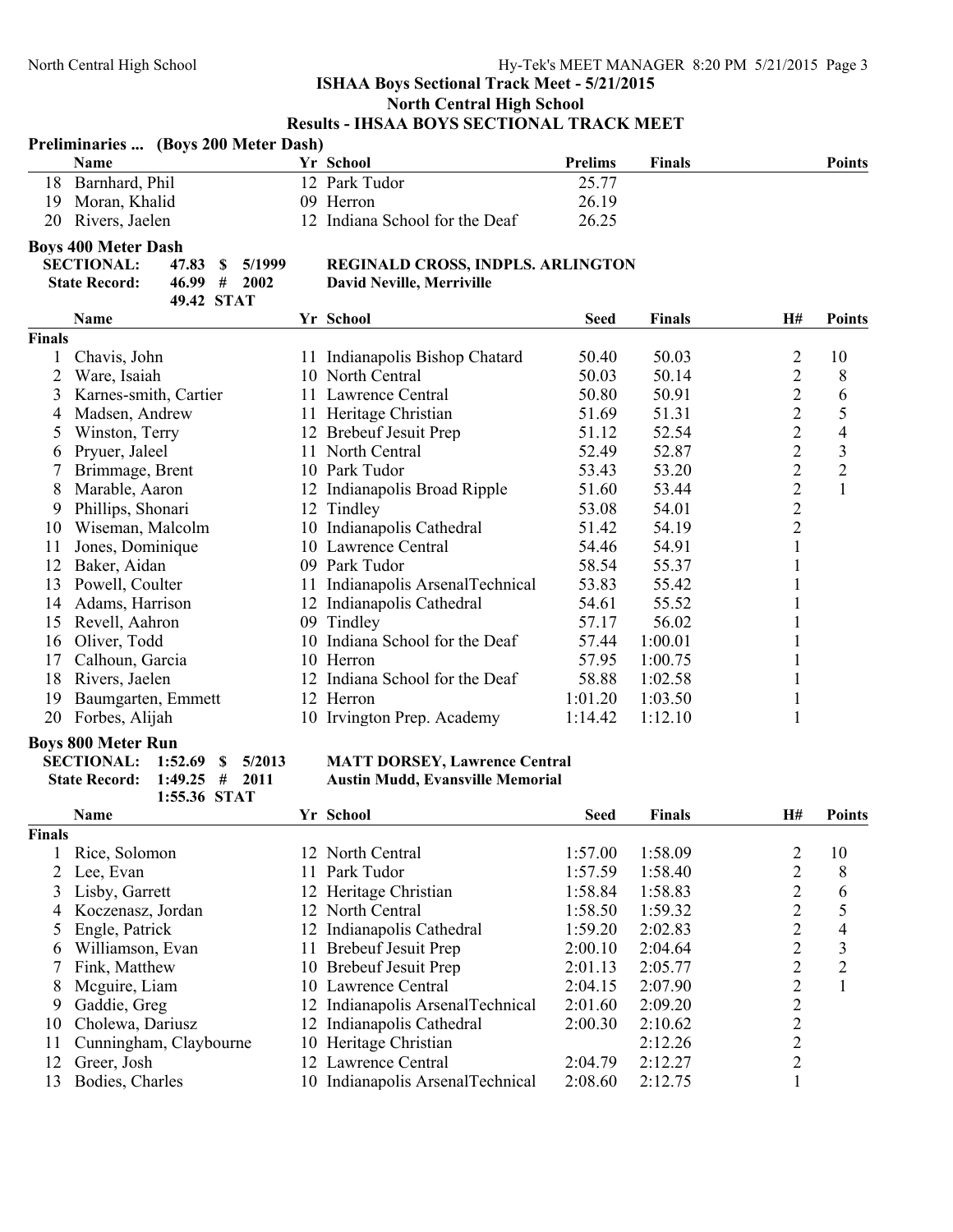#### **Finals ... (Boys 800 Meter Run)**

| <b>Name</b>           |  | <b>Seed</b>                                                                                                                                                                        | <b>Finals</b> | Н# | <b>Points</b> |
|-----------------------|--|------------------------------------------------------------------------------------------------------------------------------------------------------------------------------------|---------------|----|---------------|
| 14 Chen, Andrew       |  | 2:15.00                                                                                                                                                                            | 2:13.50       |    |               |
| 15 Markovitz, Matthew |  | 2:27.16                                                                                                                                                                            | 2:24.79       |    |               |
| 16 Casper, Aidan      |  | 2:31.00                                                                                                                                                                            | 2:32.34       |    |               |
| 17 Willburn, Amillion |  | 3:23.00                                                                                                                                                                            | 2:32.40       |    |               |
| 18 VanWinkle, Caleb   |  | 2:26.90                                                                                                                                                                            | 2:40.14       |    |               |
| 19 Forbes, Alijah     |  | 2:42.11                                                                                                                                                                            | 2:42.21       |    |               |
| 20 Diana, Steven      |  | 2:40.04                                                                                                                                                                            | 2:42.76       |    |               |
|                       |  | Yr School<br>09 Park Tudor<br>10 Indiana School for the Deaf<br>11 Herron<br>09 Indianapolis Broad Ripple<br>10 Herron<br>10 Irvington Prep. Academy<br>11 Irvington Prep. Academy |               |    |               |

#### **Boys 1600 Meter Run**

|                              | 4:16.50 STAT |  |  |
|------------------------------|--------------|--|--|
| State Record: 4:03.00 # 2011 |              |  |  |
| SECTIONAL: 4:14.03 \$ 5/1993 |              |  |  |

#### **SWEET STATE STATE IN EXECTION, LAWRENCE CENTRAL** Austin Mudd, Center Grove

|               | Name              |     | Yr School                      | Seed    | Finals  | <b>Points</b> |
|---------------|-------------------|-----|--------------------------------|---------|---------|---------------|
| <b>Finals</b> |                   |     |                                |         |         |               |
| 1.            | Rice, Solomon     |     | 12 North Central               | 4:15.00 | 4:24.96 | 10            |
| 2             | Snider, Zack      |     | 12 Brebeuf Jesuit Prep         | 4:18.35 | 4:25.77 | 8             |
| 3             | O'Neil, Patrick   |     | 12 Indianapolis Cathedral      | 4:26.00 | 4:29.56 | 6             |
| 4             | Lawrence, Darin   |     | 12 Lawrence Central            | 4:29.59 | 4:30.18 | 5             |
| 5.            | Faler, Adam       |     | 10 North Central               | 4:34.00 | 4:33.65 | 4             |
| 6             | Dvornik, Ryan     |     | 12 Brebeuf Jesuit Prep         | 4:29.10 | 4:40.77 | 3             |
|               | Mathioudakis, Rob |     | 12 Indianapolis Cathedral      | 4:42.00 | 4:48.82 | 2             |
| 8             | Burton, Matthew   |     | 09 Heritage Christian          | 4:40.24 | 4:50.46 | 1             |
| 9.            | George, Andrew    |     | 11 Lawrence Central            | 4:58.39 | 4:53.46 |               |
| 10            | Christian, Joshua | 11  | Indianapolis ArsenalTechnical  | 4:52.40 | 4:54.74 |               |
| 11            | Hurley, Sean      |     | 10 Indianapolis Bishop Chatard |         | 4:58.20 |               |
| 12            | Christian, Jordan | 11. | Indianapolis ArsenalTechnical  | 4:58.80 | 5:00.11 |               |
| 13            | Polk, Patrick     |     | 10 Heritage Christian          | 5:00.00 | 5:02.20 |               |
| 14            | Palmer, Alec      | 09  | Park Tudor                     | 5:05.00 | 5:06.24 |               |
| 15            | Hasper, Elijah    | 11  | Herron                         | 5:16.80 | 5:20.05 |               |
| 16            | Richardson, Matt  |     | 12 Park Tudor                  | 5:25.00 | 5:21.21 |               |
| 17            | Spinale, Jason    |     | 11 Indiana School for the Deaf | 4:58.10 | 5:22.06 |               |
| 18            | Hasper, Caleb     |     | 09 Herron                      | 5:49.00 | 5:42.22 |               |
| 19            | Diana, Steven     |     | 11 Irvington Prep. Academy     | 6:22.29 | 6:16.78 |               |

#### **Boys 3200 Meter Run**

| State Record: $8:51.15$ # 2012 |              |  |
|--------------------------------|--------------|--|
|                                | 9:16.26 STAT |  |

**SECTIONAL: 9:02.14 \$ 5/17/2013 Futsum Zienasellassie, North Central**



|        | <b>Name</b>            | Yr School                      | <b>Seed</b> | <b>Finals</b> | <b>Points</b> |
|--------|------------------------|--------------------------------|-------------|---------------|---------------|
| Finals |                        |                                |             |               |               |
|        | Snider, Zack           | 12 Brebeuf Jesuit Prep         | 8:55.00     | 9:32.11       | 10            |
|        | 2 Coffey, David        | 11 Brebeuf Jesuit Prep         | 9:29.51     | 9:40.91       | 8             |
|        | 3 Smith, Conor         | 12 North Central               | 9:54.09     | 9:56.70       | 6             |
|        | 4 McDonald, Paul       | 10 Heritage Christian          | 10:05.00    | 10:04.22      |               |
|        | 5 Bessler, Christopher | 11 Indianapolis Cathedral      | 10:06.00    | 10:05.98      | 4             |
|        | 6 Sullivan, Sean       | 12 Indianapolis Bishop Chatard | 10:09.00    | 10:09.67      |               |
|        | 7 Lukens, Andrew       | 11 Lawrence Central            | 10:07.89    | 10:10.11      |               |
| 8      | Will, Jacob            | 11 Indianapolis Cathedral      | 10:21.00    | 10:23.91      |               |
|        | 9 Kolbus, Nathan       | 09 Indianapolis Bishop Chatard | 10:25.00    | 10:25.19      |               |
| 10     | McGoff, Adam           | 10 North Central               | 10:02.00    | 10:28.52      |               |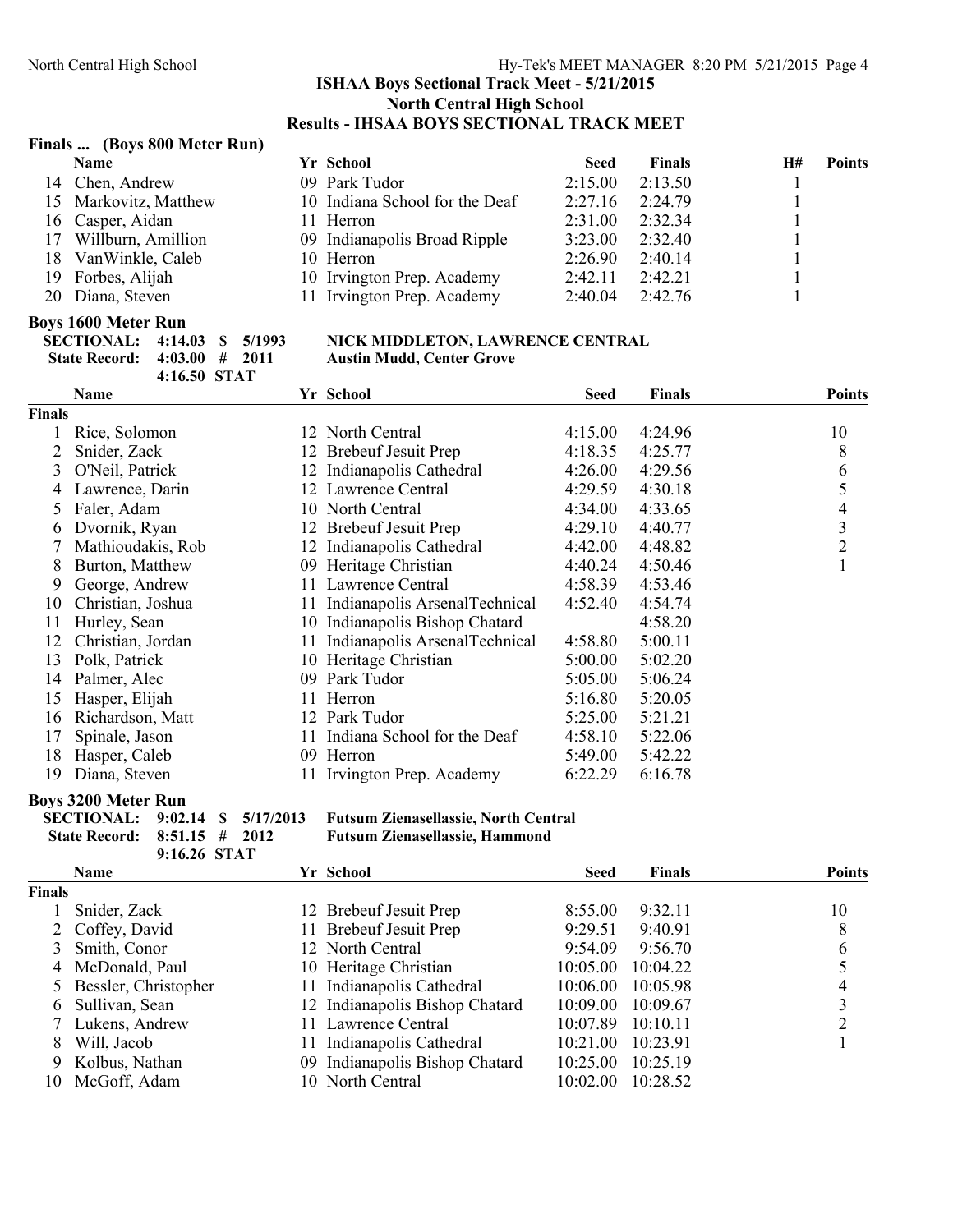### North Central High School Hy-Tek's MEET MANAGER 8:20 PM 5/21/2015 Page 5

#### **ISHAA Boys Sectional Track Meet - 5/21/2015 North Central High School Results - IHSAA BOYS SECTIONAL TRACK MEET**

#### **Finals ... (Boys 3200 Meter Run)**

|               | <b>Name</b>                                   | Yr School                           | <b>Seed</b> | <b>Finals</b>  | <b>Points</b>  |
|---------------|-----------------------------------------------|-------------------------------------|-------------|----------------|----------------|
| 11            | Christian, Joshua                             | 11 Indianapolis ArsenalTechnical    | 10:47.90    | 10:34.80       |                |
| 12            | Raywood, Cameron                              | 10 Lawrence Central                 | 10:27.45    | 10:35.79       |                |
| 13            | Sauer, Andrew                                 | 12 Heritage Christian               | 10:44.96    | 10:40.03       |                |
| 14            | Palmer, Alec                                  | 09 Park Tudor                       | 11:39.00    | 11:34.70       |                |
| 15            | Nevitt, Jameson                               | 12 Herron                           | 11:31.30    | 11:35.50       |                |
| 16            | Richardson, Matt                              | 12 Park Tudor                       | 12:10.00    | 12:23.85       |                |
| 17            | Peyton, Jack                                  | 09 Herron                           |             | 15:40.43       |                |
|               | <b>Boys 110 Meter Hurdles</b>                 |                                     |             |                |                |
|               | <b>SECTIONAL:</b><br>13.86<br>5/19/2011<br>-S | <b>MARCUE SAFER, LAWRENCE NORTH</b> |             |                |                |
|               | <b>State Record:</b><br>13.64<br>1976<br>#    | Jerry Hill, Indpls. Tech            |             |                |                |
|               | 14.85 STAT                                    |                                     |             |                |                |
|               | <b>Name</b>                                   | Yr School                           | <b>Seed</b> | <b>Prelims</b> | H#             |
|               | <b>Preliminaries</b>                          |                                     |             |                |                |
|               | Jones, Rashawn                                | 11 Lawrence Central                 | 15.06       | 15.25 Q        | $\overline{c}$ |
|               | Maquire, Cole                                 | 09 North Central                    | 15.06       | 15.62 Q        | $\mathbf{1}$   |
| 3             | Hood, Keith                                   | 12 Indianapolis ArsenalTechnical    | 15.12       | 15.91 Q        | $\overline{c}$ |
| 4             | Bussey, Chandler                              | 10 Lawrence Central                 | 15.84       | 15.94 Q        | 1              |
| $\mathcal{L}$ | Gates, Jimmy                                  | 11 Indianapolis ArsenalTechnical    |             | $16.03 \ Q$    | 1              |
| 6             | Hill, Ronnie                                  | 12 Indianapolis Cathedral           | 16.24       | 16.58 Q        | $\overline{c}$ |
|               | Oskins, Satchel                               | 10 Indianapolis Cathedral           | 16.22       | 16.12 $q$      | $\mathbf{1}$   |
| 8             | Rhodes, Isaac                                 | 10 Brebeuf Jesuit Prep              | 16.54       | $17.01$ q      | $\overline{c}$ |
| 9             | Wood, Lance                                   | 10 Indiana School for the Deaf      | 16.64       | $17.25$ q      | $\overline{c}$ |
| 10            | Grammer, Noah                                 | 12 Herron                           | 16.60       | $17.35$ q      | $\mathbf{1}$   |
| 11            | Gebrenegus, Tesfome                           | 10 North Central                    | 17.14       | 17.66          | $\overline{c}$ |
| 12            | Crawford, Deontre                             | 09 Irvington Prep. Academy          | 18.97       | 18.75          | $\,1\,$        |
| 13            | Nordby, Sigurd                                | 12 Herron                           | 19.42       | 21.05          | $\overline{2}$ |
|               |                                               |                                     |             |                |                |

#### **Boys 110 Meter Hurdles**

**State Record: 13.64 # 1976 Jerry Hill, Indpls. Tech 14.85 STAT**

# **SECTIONAL: 13.86 \$ 5/19/2011 MARCUE SAFER, LAWRENCE NORTH**

|               | <b>Name</b>          |              | Yr School                        | <b>Prelims</b> | Finals | <b>Points</b> |
|---------------|----------------------|--------------|----------------------------------|----------------|--------|---------------|
| <b>Finals</b> |                      |              |                                  |                |        |               |
|               | Jones, Rashawn       |              | 11 Lawrence Central              | 15.25          | 14.86  | 10            |
|               | Maquire, Cole        |              | 09 North Central                 | 15.62          | 15.04  | 8             |
| 3             | Hood, Keith          |              | 12 Indianapolis ArsenalTechnical | 15.91          | 15.55  | 6             |
| 4             | Bussey, Chandler     |              | 10 Lawrence Central              | 15.94          | 15.56  |               |
| 5             | Gates, Jimmy         | 11.          | Indianapolis ArsenalTechnical    | 16.03          | 15.99  | 4             |
| 6             | Oskins, Satchel      |              | 10 Indianapolis Cathedral        | 16.12          | 16.12  | 3             |
|               | Hill, Ronnie         |              | 12 Indianapolis Cathedral        | 16.58          | 16.34  | າ             |
| 8             | Rhodes, Isaac        |              | 10 Brebeuf Jesuit Prep           | 17.01          | 16.65  |               |
| 9             | Wood, Lance          |              | 10 Indiana School for the Deaf   | 17.25          | 16.97  |               |
| 10.           | Grammer, Noah        |              | 12 Herron                        | 17.35          | 17.10  |               |
|               | <b>Preliminaries</b> |              |                                  |                |        |               |
| 11            | Gebrenegus, Tesfome  | 10.          | North Central                    | 17.66          |        |               |
| 12            | Crawford, Deontre    |              | 09 Irvington Prep. Academy       | 18.75          |        |               |
| 13            | Nordby, Sigurd       | <sup>2</sup> | Herron                           | 21.05          |        |               |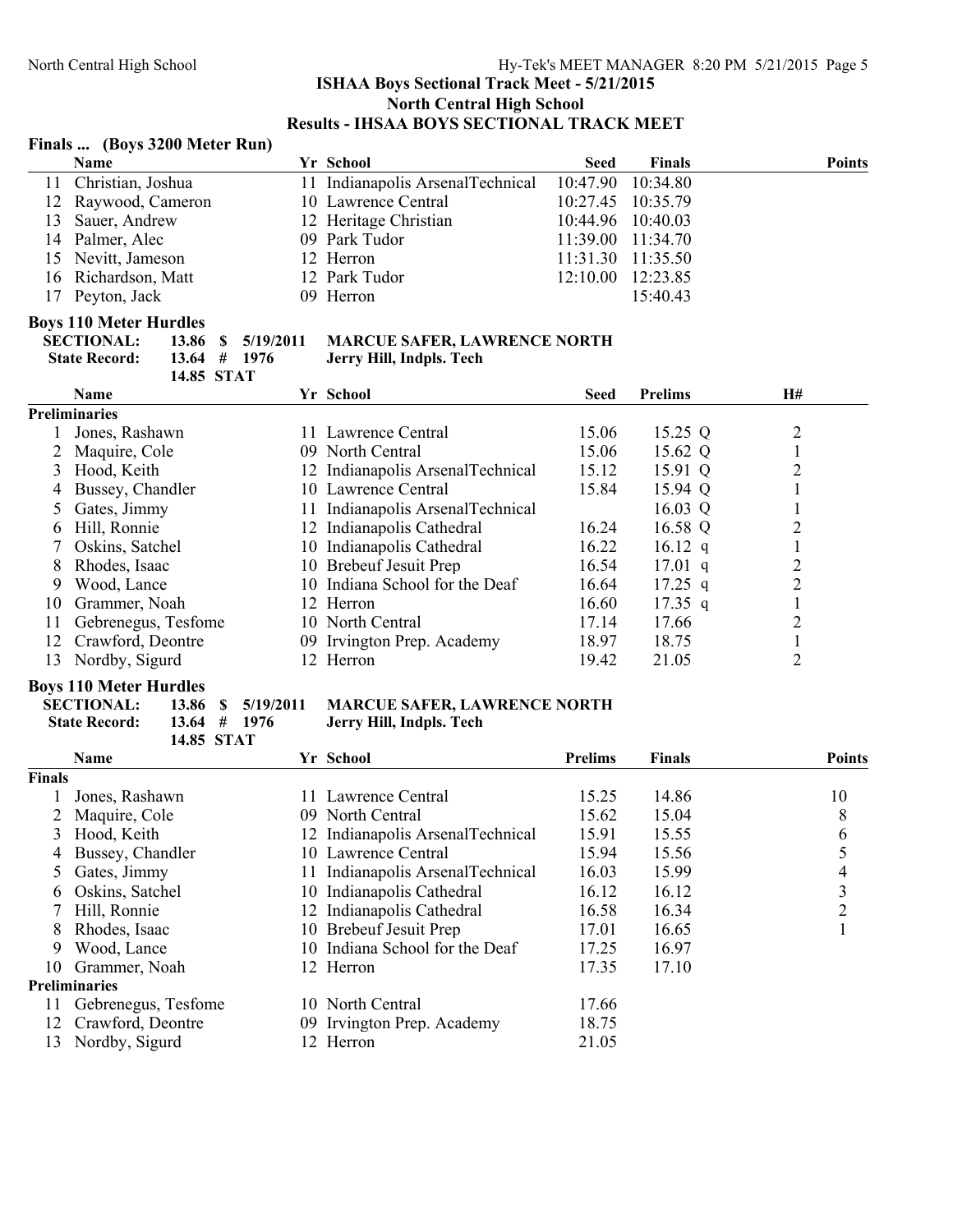#### **Boys 300 Meter Hurdles**

| <b>SECTIONAL:</b>    |            | 38.16 \$ 5/17/2012 | Da Quan Brown, Lawrence Central         |
|----------------------|------------|--------------------|-----------------------------------------|
| <b>State Record:</b> |            | $36.26 \pm 2007$   | <b>Bryce Brown, Evansville Harrison</b> |
|                      | 38.78 STAT |                    |                                         |

|               | <b>Name</b>                   |     | Yr School                      | <b>Seed</b> | <b>Finals</b> | <b>H#</b>      | <b>Points</b>  |
|---------------|-------------------------------|-----|--------------------------------|-------------|---------------|----------------|----------------|
| <b>Finals</b> |                               |     |                                |             |               |                |                |
|               | Jones, Rashawn                | 11. | Lawrence Central               | 40.49       | 39.81         | 2              | 10             |
|               | Maquire, Cole                 |     | 09 North Central               | 40.43       | 40.94         | 2              | 8              |
| 3             | Grammer, Noah                 |     | 12 Herron                      | 41.80       | 41.79         | $\overline{2}$ | 6              |
| 4             | Oskins, Satchel               |     | 10 Indianapolis Cathedral      | 43.26       | 43.02         | $\overline{2}$ | 5              |
| 5.            | Pendleton, Jacob              |     | 11 Heritage Christian          | 43.49       | 44.67         | 2              | 4              |
| 6             | Briscoe, Clifton              | 12  | Lawrence Central               | 41.50       | 44.81         | 2              | 3              |
|               | Howell, Dillon                |     | 09 Brebeuf Jesuit Prep         | 44.70       | 45.59         | 2              | $\overline{2}$ |
| 8             | Malone, Rogeno                |     | 11 Brebeuf Jesuit Prep         | 45.25       | 45.65         |                |                |
| 9             | Gebrenegus, Tesfome           |     | 10 North Central               | 44.60       | 46.31         | $\overline{2}$ |                |
| 10            | Wood, Lance                   |     | 10 Indiana School for the Deaf | 46.54       | 46.47         |                |                |
| 11            | Cotton, Andy                  | 10- | Indianapolis Cathedral         | 45.99       | 47.57         |                |                |
| 12            | Gerdisch, Robert              | 12  | Park Tudor                     | 48.86       | 47.97         |                |                |
| 13            | Gardner, D'Waun               |     | 12 Tindley                     | 54.75       | 48.84         |                |                |
| $---$         | Gates, Jimmy                  |     | Indianapolis ArsenalTechnical  | 42.49       | <b>DNF</b>    | $\overline{2}$ |                |
|               | <b>Boys 4x100 Meter Relay</b> |     |                                |             |               |                |                |

**SECTIONAL: 41.50 \$ 5/2011 , Lawrence Central**

**42.65 STAT**

**Burgess, Gardner, Shelman, Gray State Record: 41.02 # 1982 , Gary Roosevelt Young , Patrick, Moore & Price**

|               | Team                         | <b>Relay</b>           | <b>Seed</b>             | <b>Finals</b>              | <b>Points</b>  |
|---------------|------------------------------|------------------------|-------------------------|----------------------------|----------------|
| <b>Finals</b> |                              |                        |                         |                            |                |
|               | Indianapolis Cathedral       | A                      | 43.10                   | 43.55                      | 10             |
|               | 1) Dotson, Malcolm 12        | 2) Hill, Ronnie 12     | 3) Hobbs, Rayder 11     | 4) Bond, Zack 11           |                |
|               | 5) Letcher, Alec 12          | 6) Jackson, Jamal 11   | 7) Nickolson, Kyle 09   | 8) Oskins, Satchel 10      |                |
|               | 2 Lawrence Central           | A                      | 43.30                   | 43.74                      | 8              |
|               | 1) Adams, Austin 09          | 2) Doaks, Gerrid 11    | 3) Lee, Thomas 11       | 4) Muhammad, Calieel 12    |                |
|               | 5) Hill, Steven 12           | 6) Ball, Dashawn 10    | 7) Graves, Ian 12       | 8) Suiter, Ballard 11      |                |
| 3             | North Central                | A                      | 43.62                   | 44.04                      | 6              |
|               | 1) Day, David 12             | 2) Moore, Isaiah 09    | 3) Roberts, Austin 11   | 4) Stokes, George 09       |                |
|               | 5) Maquire, Cole 09          | 6) Henderson, Daryl 11 | 7) Trotter, Jonathan 12 |                            |                |
| 4             | Indianapolis Bishop Chatard  | A                      | 44.00                   | 44.69                      | 5              |
|               | 1) Bunnell, Marlin 12        | 2) Grote, Tommy 11     | 3) Chavis, John 11      | 4) Stiver, Jarrod 10       |                |
|               | 5) Sammy, Robert 11          | 6) Sammy, Brandon 10   | 7) Grote, Nick 11       | 8) Saunders, Pete 11       |                |
| 5             | Indianapolis ArsenalTechnica | A                      | 43.95                   | 44.82                      | 4              |
|               | 1) Gardner, Quavon 11        | 2) Gates, Jimmy 11     | 3) Hood, Keith 12       | 4) Payne, Darrell 12       |                |
|               | 5) Broner, Anfernee 11       | 6) Graham, Kelan 11    | 7) Powell, Coulter 11   | 8) Wakefield, Quantrell 12 |                |
| 6             | Tindley                      | A                      | 47.02                   | 45.13                      | 3              |
|               | 1) Brown, Zavier 10          | 2) Gardner, D'Waun 12  | 3) Mitchell, Tiler 10   | 4) Phillips, Shonari 12    |                |
|               | 5) Revell, Aahron 09         |                        |                         |                            |                |
| 7             | <b>Brebeuf Jesuit Prep</b>   | A                      | 45.16                   | 45.93                      | $\overline{2}$ |
|               | 1) Hardeman, Sam 11          | 2) Howell, Dillon 09   | 3) Morelock, Robby 11   | 4) Taylor, Jonathan 11     |                |
|               | 5) Delumpa, Noah 09          | 6) Osili, Arinze 09    | 7) Malone, Rogeno 11    | 8) Wright, William 11      |                |
| 8             | Heritage Christian           | A                      | 44.90                   | 47.17                      |                |
|               | 1) Carter, Bryan 10          | 2) Hadley, Luke 11     | 3) Snyder, Caleb 12     | 4) Wright, Theodore 11     |                |
|               | 5) Kopplin, Jacob 11         | 6) Madsen, Andrew 11   | 7) Gaskin, Ethan 11     | 8) Adams, Jair 09          |                |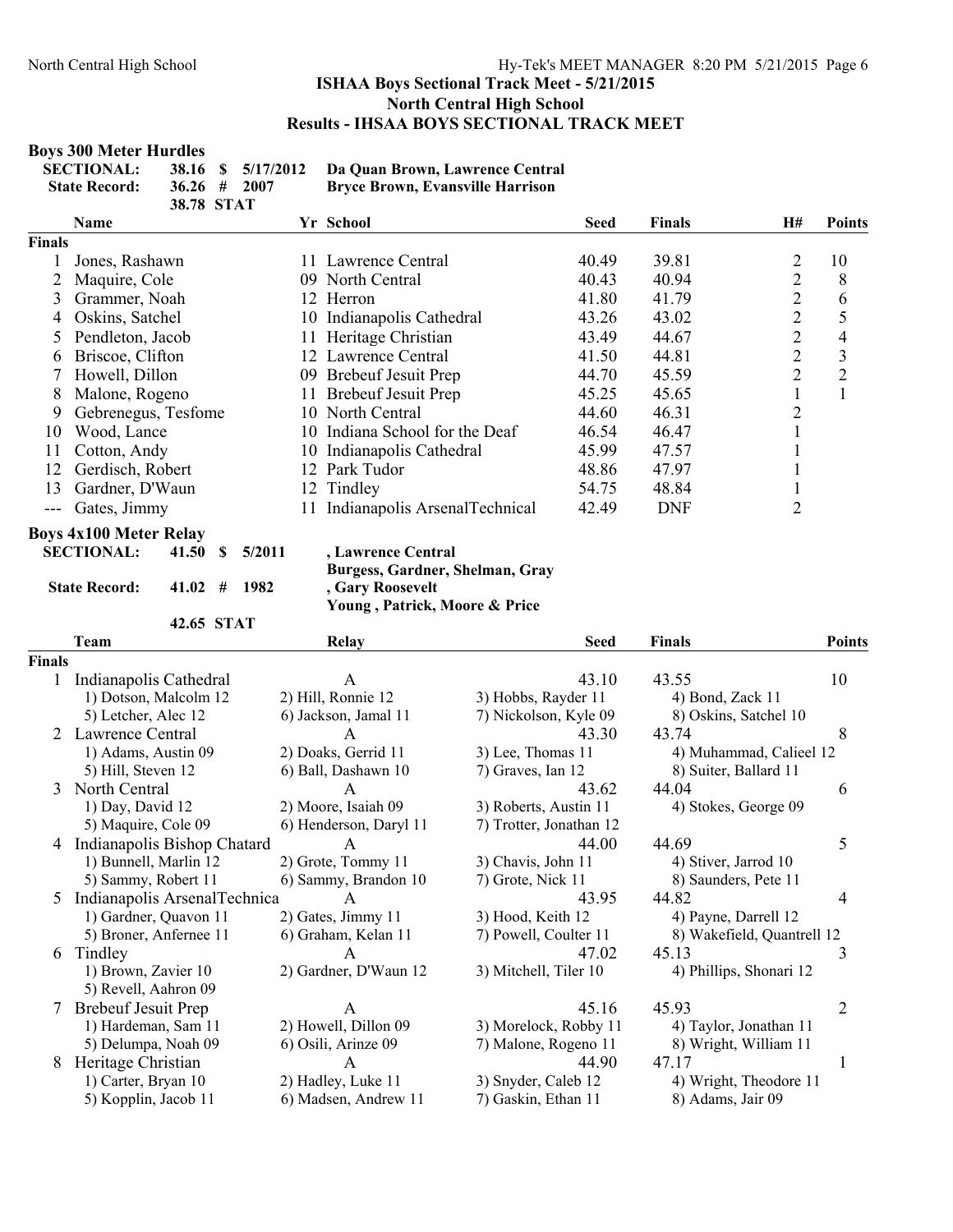|        | Finals  (Boys 4x100 Meter Relay)                           |              |    |        |                                 |                                             |                          |               |
|--------|------------------------------------------------------------|--------------|----|--------|---------------------------------|---------------------------------------------|--------------------------|---------------|
|        | <b>Team</b>                                                |              |    |        | Relay                           | <b>Seed</b>                                 | <b>Finals</b>            | <b>Points</b> |
|        | Herron                                                     |              |    |        | A                               | 47.93                                       | <b>DNF</b>               |               |
|        | 1) Grammer, Noah 12<br>5) Moran, Khalid 09                 |              |    |        | 2) Lewis, Julian 09             | 3) Nordby, Sigurd 12                        | 4) Robinson Jr., Greg 11 |               |
|        | <b>Boys 4x400 Meter Relay</b><br><b>SECTIONAL: 3:16.74</b> |              | -S | 5/1977 | , NORTH CENTRAL                 |                                             |                          |               |
|        |                                                            |              |    |        |                                 | ROBINSON, ERVIN, DARRING, JONES             |                          |               |
|        | <b>State Record:</b>                                       | $3:13.66$ #  |    | 1980   | , Gary West Side                |                                             |                          |               |
|        |                                                            |              |    |        |                                 | Carter, Peterson, Monagan, & Burnett        |                          |               |
|        |                                                            | 3:21.06 STAT |    |        |                                 |                                             |                          |               |
|        | Team                                                       |              |    |        | Relay                           | <b>Seed</b>                                 | <b>Finals</b>            | <b>Points</b> |
| Finals |                                                            |              |    |        |                                 |                                             |                          |               |
| 1      | Lawrence Central                                           |              |    |        | A                               | 3:27.01                                     | 3:26.46                  | 10            |
|        | 1) Barrett, Bryndon 11                                     |              |    |        | 2) Jones, Rashawn 11            | 3) Karnes-smith, Cartier 11                 | 4) Lawrence, Darin 12    |               |
|        | 5) Jones, Dominique 10                                     |              |    |        | 6) Lee, Tyrone 09               | 7) Rush, Montez 11                          | 8) Suiter, Ballard 11    |               |
|        | North Central                                              |              |    |        | A                               | 3:25.00                                     | 3:28.31                  | 8             |
|        | 1) Carson, Justin 12                                       |              |    |        | 2) Maquire, Cole 09             | 3) Pryuer, Jaleel 11                        | 4) Rossebo, Alex 12      |               |
|        | 5) Oakley, Darius 10                                       |              |    |        | 6) Koczenasz, Jordan 12         | 7) Moore, Isaiah 09                         | 8) Ware, Isaiah 10       |               |
| 3      | Indianapolis Bishop Chatard                                |              |    |        | A                               | 3:26.00                                     | 3:28.97                  | 6             |
|        | 1) Chavis, John 11                                         |              |    |        | 2) Grote, Nick 11               | 3) Saunders, Pete 11                        | 4) Stiver, Jarrod 10     |               |
|        | 5) Sammy, Robert 11                                        |              |    |        | 6) Sammy, Brandon 10            | 7) Grote, Tommy 11                          | 8) Bunnell, Marlin 12    |               |
|        | 4 Heritage Christian                                       |              |    |        | A                               | 3:31.20                                     | 3:31.43                  | 5             |
|        | 1) Adams, Jair 09                                          |              |    |        | 2) Gaskin, Ethan 11             | 3) Lisby, Garrett 12                        | 4) Madsen, Andrew 11     |               |
|        | 5) Hadley, Luke 11                                         |              |    |        | 6) Kopplin, Jacob 11            | 7) Pendleton, Jacob 11                      | 8) Snyder, Caleb 12      |               |
| 5      | <b>Brebeuf Jesuit Prep</b>                                 |              |    |        | A                               | 3:30.78                                     | 3:33.08                  | 4             |
|        | 1) Fink, Matthew 10                                        |              |    |        | 2) Hardeman, Sam 11             | 3) Morelock, Robby 11                       | 4) Winston, Terry 12     |               |
|        | 5) Harless, Brady 10                                       |              |    |        | 6) Williamson, Evan 11          | 7) Howell, Conner 12                        | 8) Wooldridge, John 12   |               |
| 6      | Indianapolis Cathedral                                     |              |    |        | $\mathsf{A}$                    | 3:30.00                                     | 3:34.01                  | 3             |
|        | 1) Cholewa, Dariusz 12                                     |              |    |        | 2) Wiseman, Malcolm 10          | 3) Mossman, Spencer 12                      | 4) Thompson, Adrion 11   |               |
|        | 5) Adams, Harrison 12                                      |              |    |        | 6) Engle, Patrick 12            | 7) Will, John 11                            | 8) Bond, Zack 11         |               |
| 7      | Park Tudor                                                 |              |    |        | A                               | 3:32.47                                     | 3:36.94                  | 2             |
|        | 1) Baker, Aidan 09                                         |              |    |        | 2) Barnhard, Phil 12            | 3) Brimmage, Brent 10                       | 4) Lee, Evan 11          |               |
|        | 5) Gerdisch, Robert 12                                     |              |    |        | 6) Chen, Andrew 09              | 7) Palmer, Alec 09                          | 8) Tewari, Nikhil 12     |               |
| 8      | Indianapolis ArsenalTechnica                               |              |    |        | $\mathbf{A}$                    | 3:37.30                                     | 3:41.35                  | 1             |
|        | 1) Gaddie, Greg 12                                         |              |    |        | 2) Gardner, Quavon 11           | 3) Powell, Coulter 11                       | 4) Salazar, Jose 12      |               |
|        | 5) Payne, Darrell 12                                       |              |    |        | 6) Brown, Jalen 10              | 7) Gates, Jimmy 11                          |                          |               |
|        | 9 Herron                                                   |              |    |        | $\mathsf{A}$                    | 3:55.16                                     | 3:56.29                  |               |
|        | 1) Baumgarten, Emmett 12                                   |              |    |        | 2) Calhoun, Garcia 10           | 3) Grammer, Noah 12                         | 4) Lewis, Julian 09      |               |
|        | 5) VanWinkle, Caleb 10                                     |              |    |        |                                 |                                             |                          |               |
|        |                                                            |              |    |        |                                 |                                             |                          |               |
|        | <b>Boys 4x800 Meter Relay</b>                              |              |    |        |                                 |                                             |                          |               |
|        | <b>SECTIONAL: 7:50.86</b>                                  |              | S. | 5/2009 | , Lawrence North                |                                             |                          |               |
|        |                                                            |              |    |        |                                 | Heeter, Roche, Bagby, boyd, Salupo, & Grese |                          |               |
|        | <b>State Record:</b>                                       | $7:38.62$ #  |    | 2011   | , Lawrence Central              |                                             |                          |               |
|        |                                                            |              |    |        | Turner, Claflin, Steele, Dorsey |                                             |                          |               |
|        |                                                            | 7:56.23 STAT |    |        |                                 |                                             |                          |               |

| l'eam                | Relay                   | Seed                | <b>Finals</b>            | Points |
|----------------------|-------------------------|---------------------|--------------------------|--------|
| <b>Finals</b>        |                         |                     |                          |        |
| North Central        |                         | $8.04\,00$          | 8.0726                   | 10     |
| 1) Carson, Justin 12 | 2) Koczenasz, Jordan 12 | 3) Rossebo, Alex 12 | 4) Smith, Conor 12       |        |
| 5) Pryuer, Jaleel 11 | 6) Rice, Solomon 12     | 7) McGoff, Adam 10  | 8) Payne-Martin, Jack 10 |        |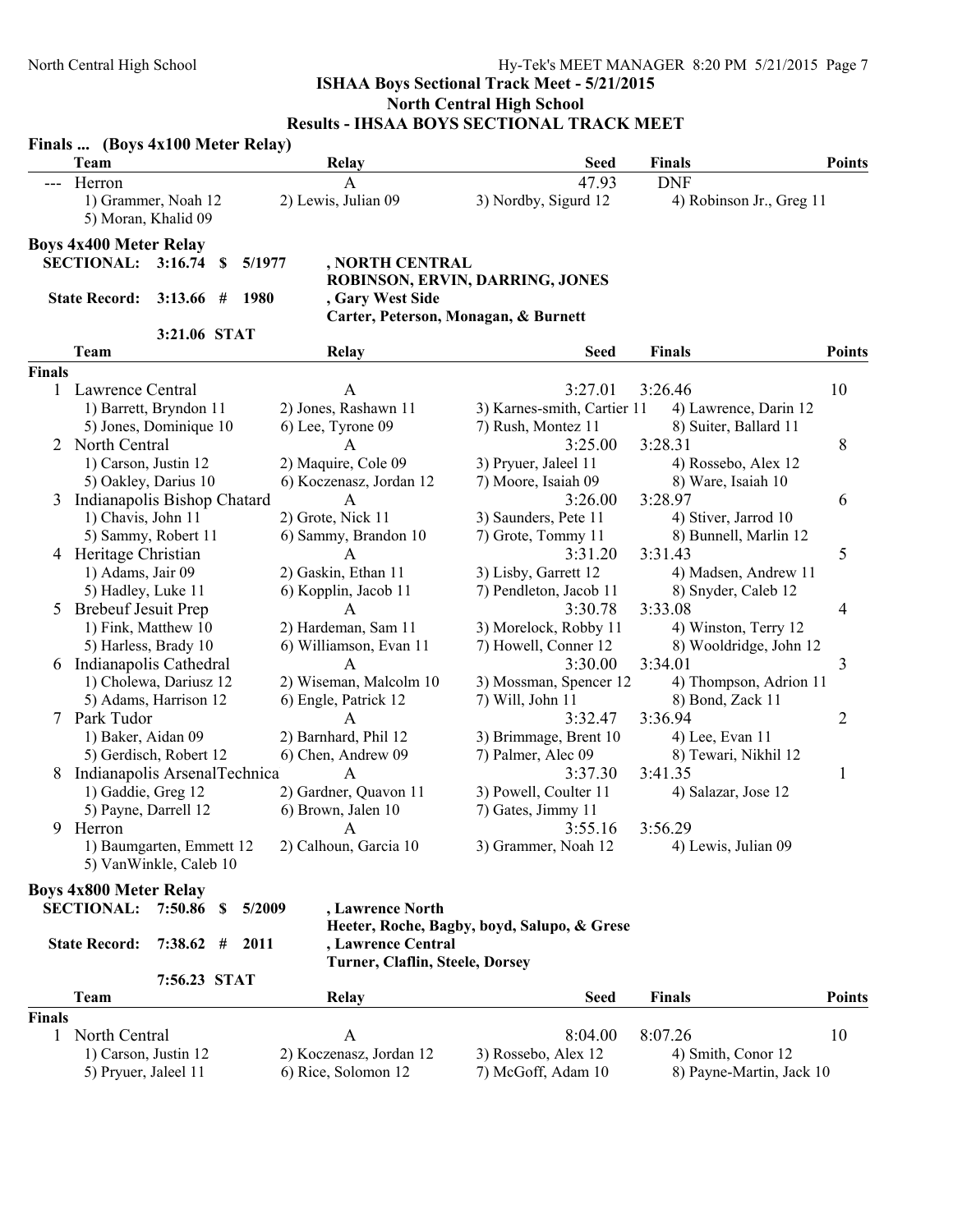#### **Finals ... (Boys 4x800 Meter Relay)**

|   | Team                         | Relay                    | <b>Seed</b>              | <b>Finals</b>             | <b>Points</b> |
|---|------------------------------|--------------------------|--------------------------|---------------------------|---------------|
|   | 2 Brebeuf Jesuit Prep        | A                        | 8:08.21                  | 8:08.43                   | 8             |
|   | 1) Coffey, David 11          | 2) Fink, Matthew 10      | 3) Harless, Brady 10     | 4) Williamson, Evan 11    |               |
|   | 5) Dvornik, Ryan 12          | 6) Snider, Zack 12       | 7) Soto-lozada, Angel 12 | 8) Gartenhaus, Matthew 12 |               |
| 3 | Indianapolis Cathedral       | A                        | 7:57.20                  | 8:18.36                   | 6             |
|   | 1) Cholewa, Dariusz 12       | 2) Engle, Patrick 12     | 3) King, Carter 12       | 4) O'Neil, Patrick 12     |               |
|   | 5) Mathioudakis, Rob 12      | 6) Gresham, Patrick 11   | 7) Will, Jacob 11        | 8) Will, John 11          |               |
| 4 | Lawrence Central             | A                        | 8:24.40                  | 8:35.77                   |               |
|   | 1) Burrell, Keegan 12        | 2) Greer, Josh 12        | 3) Lukens, Alex 09       | 4) Meguire, Liam 10       |               |
|   | 5) Barrett, Bryndon 11       | 6) Lukens, Andrew 11     | 7) Lawrence, Darin 12    | 8) Patterson, B.J. 09     |               |
|   | Indianapolis Bishop Chatard  | A                        | 8:45.00                  | 8:39.38                   | 4             |
|   | 1) Atha, Mason 11            | 2) Crawford, Jax 10      | 3) Kellison, Jack 11     | 4) Oldiges, Jon 11        |               |
|   | 5) Banayote, Anthony 10      | 6) Mark, Luke 10         | 7) Hurley, Sean 10       | 8) Stiver, Jarrod 10      |               |
| 6 | Indianapolis ArsenalTechnica | A                        | 8:45.10                  | 8:40.16                   |               |
|   | 1) Bennett, Dominique 11     | 2) Bodies, Charles 10    | 3) Brown, Jalen 10       | 4) Salazar, Jose 12       |               |
|   | 5) Ellis, Donavan 11         | 6) Gaddie, Greg 12       | 7) Laing, Mark 11        | 8) Christian, Jordan 11   |               |
|   | Herron                       | A                        | 9:35.80                  | 9:46.66                   | 2             |
|   | 1) Casper, Aidan 11          | 2) Hasper, Elijah 11     | 3) Nevitt, Jameson 12    | 4) VanWinkle, Caleb 10    |               |
|   | 5) Plantenga, Seth 10        | 6) Baumgarten, Emmett 12 |                          |                           |               |

# **Boys High Jump**<br>**SECTIONAL:** 6-10.25 \$ 5/1995

**6-04.00 STAT**

#### TERRY GINGLES, LAWRENCE NORTH

**State Record: 7-01.25 # 1980 Woodard, Jones, Shumpert, New Albany, Mt Ver. Peru**

|        | Name                 |    | Yr School                        | <b>Seed</b> | Finals      | <b>Points</b>  |
|--------|----------------------|----|----------------------------------|-------------|-------------|----------------|
| Finals |                      |    |                                  |             |             |                |
|        | Grote, Nick          | 11 | Indianapolis Bishop Chatard      | $6 - 05.00$ | $6 - 02.00$ | 10             |
|        | Gaddie, Greg         |    | 12 Indianapolis ArsenalTechnical | $6 - 02.00$ | $J6-02.00$  | 8              |
| 3      | Lee, Evan            | 11 | Park Tudor                       | $6 - 06.00$ | $6 - 00.00$ | 6              |
| 4      | Elliott, Keaton      | 11 | Indianapolis Bishop Chatard      | $6 - 00.00$ | $5 - 10.00$ | 4.50           |
| 4      | Henderson, Daryl     | 11 | North Central                    | $6 - 00.00$ | $5 - 10.00$ | 4.50           |
| 6      | Lewis, Jared         |    | 12 Indianapolis Cathedral        | $6 - 02.00$ | $J5-10.00$  | 3              |
|        | Ashford, Larson      |    | 10 Brebeuf Jesuit Prep           | $5 - 10.00$ | $J5-10.00$  | $\overline{2}$ |
| 8      | Douglas, Sean        | 11 | North Central                    | $5 - 10.00$ | 5-08.00     | .50            |
| 8      | Walker, Tyrelle      | 11 | Lawrence Central                 | $6 - 00.00$ | 5-08.00     | .50            |
| 9      | Salvas, Steven       | 11 | Indianapolis Cathedral           | $6 - 00.00$ | J5-08.00    |                |
| 9      | Bussey, Chandler     | 10 | Lawrence Central                 | $5-06.00$   | J5-08.00    |                |
| 10     | Pendleton, Jacob     |    | 11 Heritage Christian            | $5-10.00$   | J5-08.00    |                |
| $---$  | Wakefield, Quantrell |    | 12 Indianapolis ArsenalTechnical | $5-10.00$   | <b>NH</b>   |                |
|        | Moran, Khalid        | 09 | Herron                           | 5-06.00     | <b>NH</b>   |                |
|        | Crawford, Deontre    |    | 09 Irvington Prep. Academy       | $5-04.00$   | <b>NH</b>   |                |

#### **Boys Pole Vault**

| SECTIONAL: 15-00.25 \$ 5/2009 |               |  |
|-------------------------------|---------------|--|
| State Record: 17-00 # 2007    |               |  |
|                               | 14-04.00 STAT |  |

#### **Zach Saunders, LAWRENCE CENTRAL Corey Shank, Fort Wayne Northrop**

|        | <b>Name</b>        | Yr School                                          | Seed | <b>Finals</b>      | <b>Points</b> |
|--------|--------------------|----------------------------------------------------|------|--------------------|---------------|
| Finals |                    |                                                    |      |                    |               |
|        | Salazar, Jose      | 12 Indianapolis ArsenalTechnical 11-06.00 12-04.00 |      |                    | 10            |
|        | 2 Wooldridge, John | 12 Brebeuf Jesuit Prep                             |      | 12-00.00 J12-04.00 |               |
|        | 3 Howell, Conner   | 12 Brebeuf Jesuit Prep                             |      | 14-00.00 11-04.00  |               |
| 4      | Mack, Jacob        | 11 Indianapolis Bishop Chatard                     |      | 12-00.00 10-10.00  |               |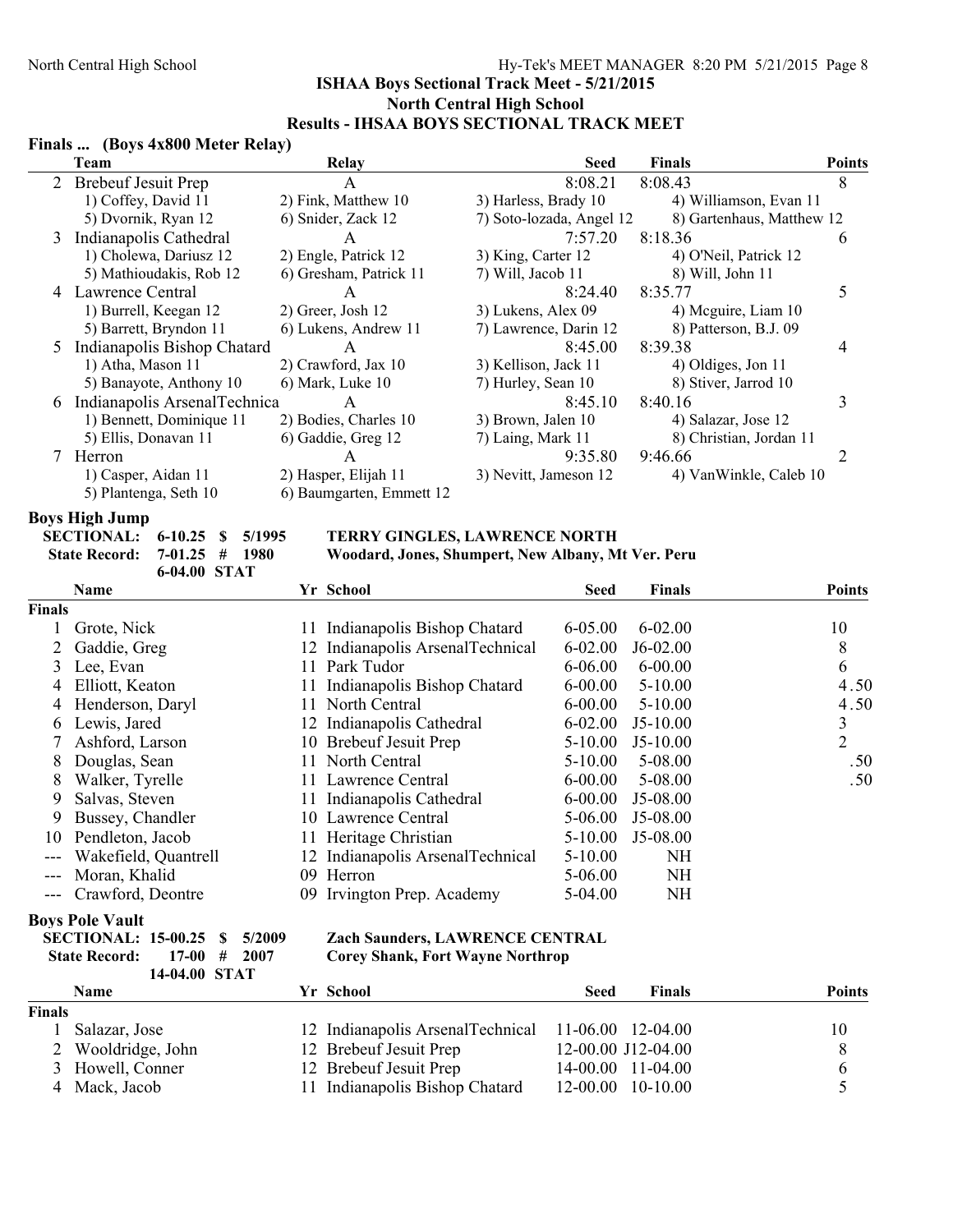#### **Finals ... (Boys Pole Vault)**

| $1 \text{ mag}$ $1 \text{log}$ , $1 \text{ deg}$ , and $1$ |                                  |             |                     |                |
|------------------------------------------------------------|----------------------------------|-------------|---------------------|----------------|
| <b>Name</b>                                                | Yr School                        | <b>Seed</b> | Finals              | <b>Points</b>  |
| 5 Suiter, Ballard                                          | 11 Lawrence Central              |             | 10-06.00 J10-10.00  | $\overline{4}$ |
| 6 Karmazyn, Aviad                                          | 10 North Central                 |             | $10-06.00$ 10-04.00 |                |
| 7 Havens, David                                            | 09 Indianapolis Cathedral        |             | 11-00.00 J10-04.00  | 1.50           |
| 7 Broner, Anfernee                                         | 11 Indianapolis ArsenalTechnical |             | 10-06.00 J10-04.00  | 1.50           |
| 9 Clark, Jadon                                             | 10 North Central                 |             | $9 - 10.00$         |                |
| 10 Porten, Andrew                                          | 12 Indianapolis Cathedral        |             | 11-00.00 J9-10.00   |                |
| 11 Banayote, Anthony                                       | 10 Indianapolis Bishop Chatard   |             | $9-06.00$ J9-10.00  |                |
| --- Sawada, Samuel                                         | 10 Heritage Christian            | 8-00.00     | NΗ                  |                |
|                                                            |                                  |             |                     |                |

#### **Boys Long Jump**

| SECTIONAL: 24-04 \$ 5/17/2012 |               |  |
|-------------------------------|---------------|--|
| State Record: 24-07.75 # 1995 |               |  |
|                               | 22-02.50 STAT |  |

## **Jeron Brown, Lawrence Central**

**Frank Young, Kokomo** 

|               | <b>Name</b>         |     | Yr School                      | <b>Seed</b> | Finals            |   | <b>Points</b> |
|---------------|---------------------|-----|--------------------------------|-------------|-------------------|---|---------------|
| <b>Finals</b> |                     |     |                                |             |                   |   |               |
|               | Doaks, Gerrid       |     | 11 Lawrence Central            |             | 23-01.50 21-06.50 |   | 10            |
|               | Brimmage, Brent     |     | 10 Park Tudor                  |             | 20-11.00 21-03.00 |   | 8             |
|               | Wiseman, Malcolm    |     | 10 Indianapolis Cathedral      |             | 20-06.00 21-01.50 | 2 | 6             |
| 4             | Stokes, George      |     | 09 North Central               |             | $21 - 00.00$      | ↑ |               |
|               | 5 Saunders, Pete    |     | 11 Indianapolis Bishop Chatard |             | 20-03.50          | 2 | 4             |
|               | 6 Neu, Alec         |     | 11 Indianapolis Cathedral      | $19-09.00$  | 19-11.50          | C | 3             |
|               | 7 Taylor, Jonathan  | 11. | Brebeuf Jesuit Prep            |             | 19-06.50 19-10.50 | ↑ | $\mathcal{D}$ |
|               | 8 Delumpa, Noah     |     | 09 Brebeuf Jesuit Prep         |             | 19-06.00          | 3 |               |
|               | 9 Crawford, Deontre |     | 09 Irvington Prep. Academy     | 17-07.00    | $18-04.00$        | 3 |               |
| 10            | Baker, Aidan        |     | 09 Park Tudor                  | $17-02.00$  | $17-04.50$        |   |               |
| 11            | Moran, Khalid       |     | 09 Herron                      | 18-00.75    | 17-02.50          | 3 |               |
| 12.           | Oldham, Ty          |     | 09 Herron                      | 14-08.00    | $16-03.00$        |   |               |

### **Boys Shot Put**

| <b>SECTIONAL: 61-01.50 \$ 5/1997</b> |               |  |
|--------------------------------------|---------------|--|
| State Record: 66-08.50 # 1997        |               |  |
|                                      | 54-11.00 STAT |  |

#### **JEREMY ALLEN, PIKE**

Jeremy Allen, Pike

|               | Name              |     | Yr School                        | <b>Seed</b> | <b>Finals</b> |                | <b>Points</b>  |
|---------------|-------------------|-----|----------------------------------|-------------|---------------|----------------|----------------|
| <b>Finals</b> |                   |     |                                  |             |               |                |                |
|               | Lowry, Logan      |     | 12 Park Tudor                    | $52-03.00$  | 52-00.00      | 3              | 10             |
|               | Weathers, Rondell |     | 11 Indianapolis ArsenalTechnical | 51-06.00    | 50-10.50      | 3              | 8              |
| 3             | Bandy, Aaren      |     | 12 Lawrence Central              | 49-07.00    | 50-09.00      | 3              | 6              |
|               | Downs, Marcus     |     | 12 Park Tudor                    | 49-02.00    | 49-00.00      | 3              | 5              |
|               | Martinez, Ivan    |     | 11 Lawrence Central              | $52-03.00$  | 48-07.00      | 3              | 4              |
| 6             | Muhwanga, Chard   |     | 10 North Central                 | 47-03.00    | 45-01.00      | 3              | 3              |
|               | Jackson, Jamal    |     | 11 Indianapolis Cathedral        |             | 44-07.00      | 3              | $\overline{2}$ |
| 8.            | Lapsley, Jordan   |     | 11 Indianapolis Cathedral        | 44-02.00    | $44 - 02.00$  | 3              |                |
| 9             | Haire, Walter     |     | 10 North Central                 | 43-09.00    | 43-07.00      | 2              |                |
| 10            | Noll, Collin      | 11  | Indianapolis Bishop Chatard      | 42-00.00    | $41 - 02.50$  | 2              |                |
| 11            | Mattar, Layth     |     | 10 Brebeuf Jesuit Prep           |             | 39-04.00      | $\overline{2}$ |                |
| 12            | Jalyn, Turner     |     | Indianapolis ArsenalTechnical    | 39-05.00    | 38-10.50      | $\overline{2}$ |                |
| 13            | Hensley, Sam      | 11. | <b>Brebeuf Jesuit Prep</b>       | 43-01.50    | 38-10.00      | $\overline{2}$ |                |
| 14            | Penry, Jared      | 11  | Indianapolis Bishop Chatard      | 38-00.00    | 37-01.50      |                |                |
| 15            | Jones, Erik       | 11  | Indianapolis Broad Ripple        | 36-07.00    | $35-10.00$    |                |                |
| 16            | Brown, Joshua     |     | 12 Heritage Christian            | $35-11.00$  | 35-09.00      |                |                |